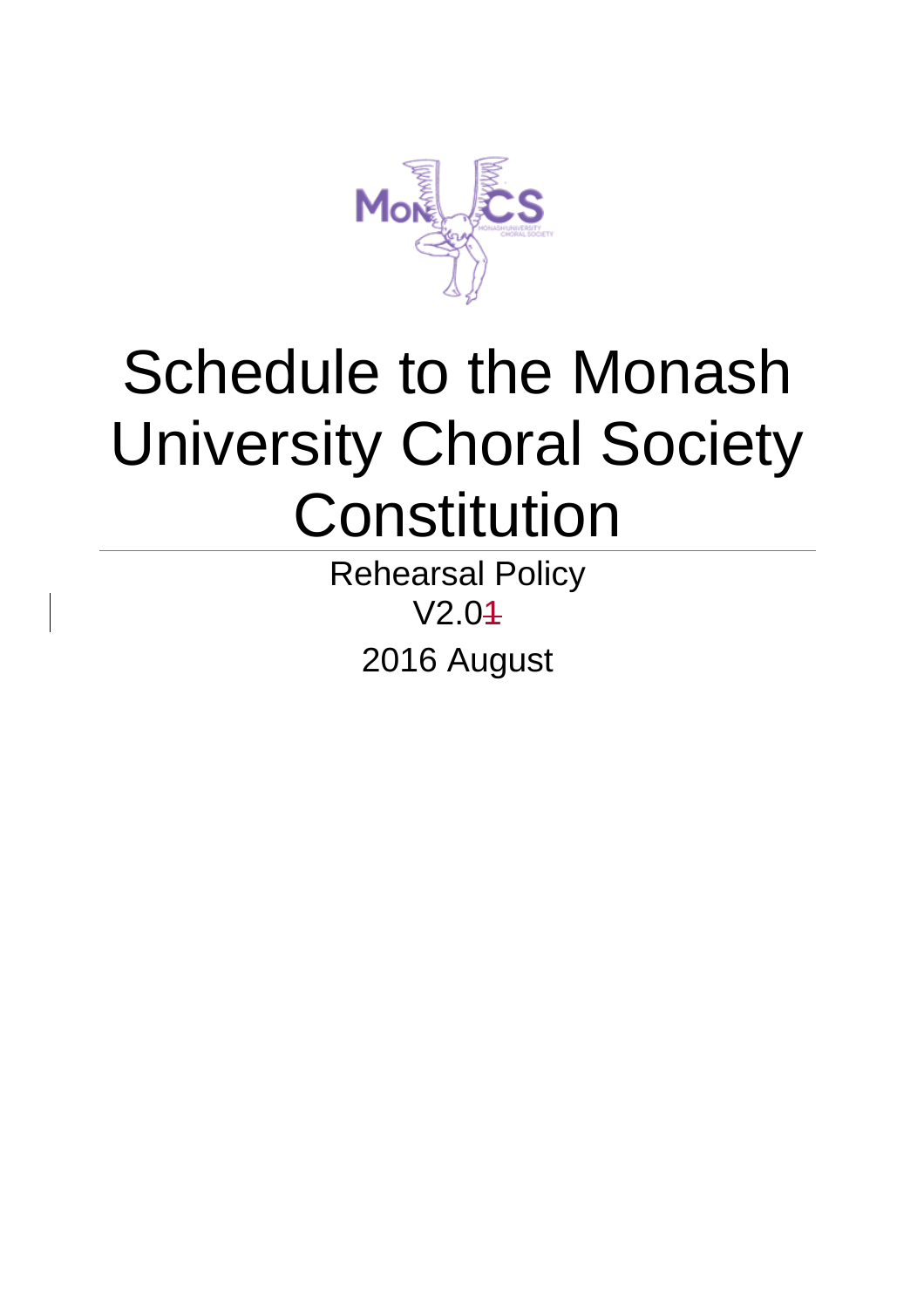

# Rehearsal Policy of the **Monash University Choral Society**

# **Part 1. Purpose and Definitions**

#### **1.1. Purpose**

The purpose of the Rehearsal Policy is to outline the society's expectations for conduct and organisation at weekly rehearsals, as well as those held at camps and at concert venues. These guidelines apply to all choristers participating in or present at rehearsals.

#### **1.2. Definitions**

- Chorister: A society member or friend who intends to perform in the concert for which rehearsals are currently being held.
- Non-singing attendee: A society member or friend who does not intend to perform in the concert for which rehearsals are currently being held, but who is present at rehearsal.
- Section Leader: The leader of a voice part, of which there are usually four. Refer to the Schedule to the Constitution for more information on this role.

# **Part 2. Attendance**

#### **2.1. Expectations**

In order to ensure that MonUCS performs to the best of its ability at each of its concerts, it is expected that choristers will attend rehearsals regularly and punctually.

Weekly rehearsals are held on Tuesday nights in the Religious Centre on campus (unless otherwise advised), commencing at 6:45pm and concluding at 9:30pm. It is expected that choristers will have collected their music and will be in their seats, ready to begin rehearsing, at 6:40pm. Music collection is available in the entrance to the main chapel from 6:15pm.

The busking group rehearse from 6:00pm to 6:45pm, and so it is important that the choristers waiting for main rehearsal are courteous of this group and do not disrupt their rehearsal while collecting music and taking their seats. Equally, the busking group should endeavour to move to their seats for main rehearsal with minimal delay after the end of busking rehearsal.

V2.04, approved by the Monash University Choral Society committee on 27/2/1614/8/2016 Sent to the C&S Executive for approval on 14/8/16 Page 1 of 4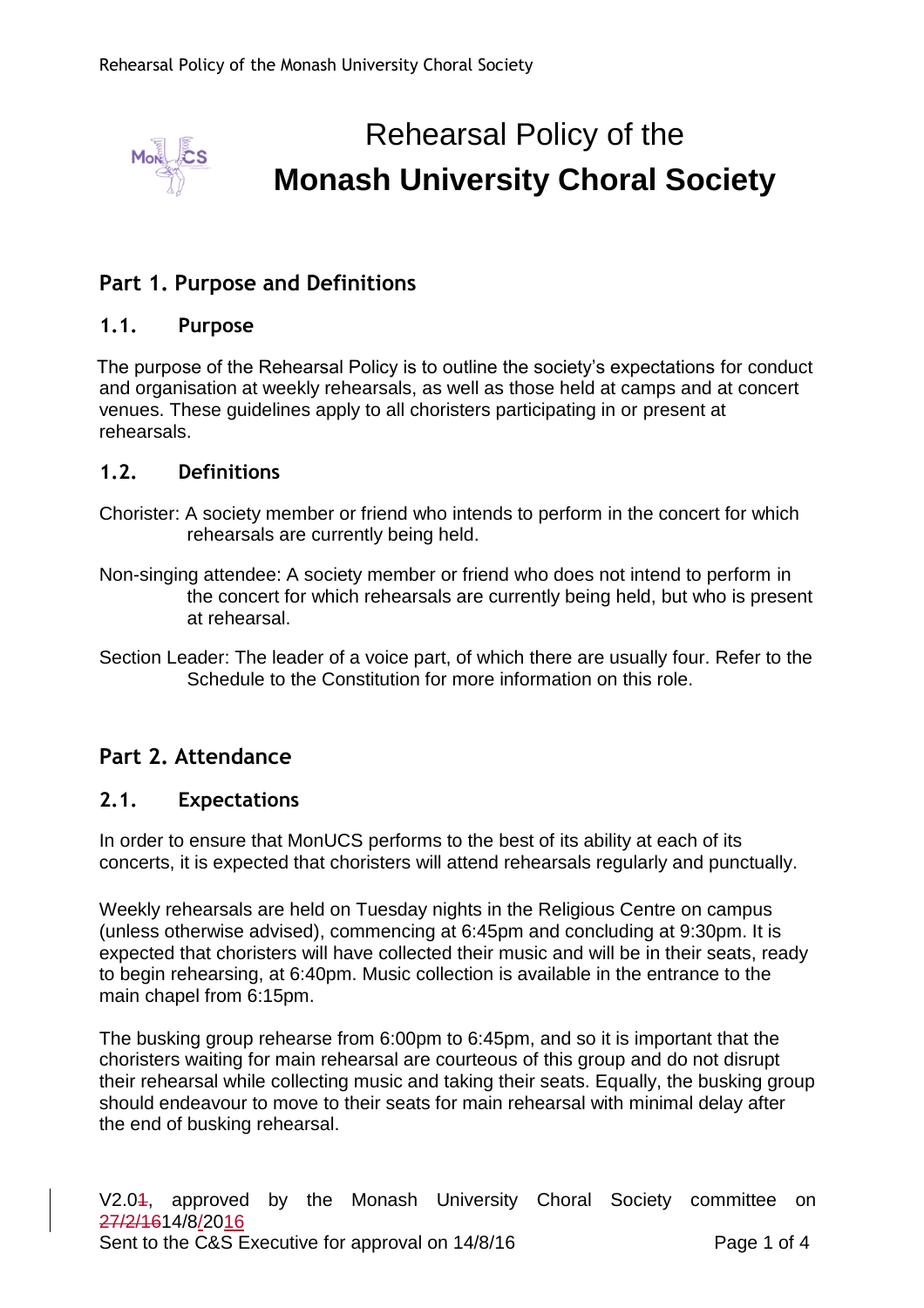Regard for punctuality and efficiency in completing necessary tasks before rehearsal can commence (e.g. collecting music) is expected at **all** MonUCS rehearsals.

Choristers who are aware they will be be late to or absent from rehearsal are expected to advise their Section Leader prior to rehearsal. If a chorister is aware that they may not be able to attend several weeks of rehearsal, a "standing apology" can be put into place by the Section Leader. Similarly, if a chorister will always or often be late to rehearsal, a "standing late" may be made (e.g. "I work until 6:30pm, so I will never be able to arrive before 7pm.") This allows for the Section Leader to arrange for music to be put aside for this chorister. The contact details for Section Leaders are made available to choristers at the commencement of the concert season.

Repeated unadvised late arrivals (6 or more in one concert season) or absences (3 or more in one concert season) may impact on a chorister's ability to perform in the concert and may impact on eligibility for special opportunities (main roles or solos) in future concert seasons.

Concert fees are non-refundable in the event of non-performance due to unadvised late arrivals or absences.

- (ii) Past Executive Member(s); and
- (ii) Section Leaders

#### **2.4.2.2.Actions Regarding Attendance**

As above, apologies are taken by the Section Leaders. According to the preferred system, Section Leaders may then mark an attendance sheet for their voice part, or they may forward apologies to the Secretary, who has a centralised attendance record.

If a chorister is at risk of exceeding the number of allowed late arrivals or absences, the first step should be a casual conversation with that chorister and their Section Leader. In the event that a chorister has not been attending rehearsals and thus that conversation cannot be had in person, an email should be sent from the Secretary. This conversation should:

- a) Ascertain whether or not they are intending to perform in the concert,
- b) Ascertain the reason for their lateness or absence(s), and whether this is a matter with which the Section Leader or committee can assist, and
- c) Politely remind them of the expectations on them to send notice of lateness or absence.

In the event that a chorister has exceeded the apology expectations as outlined above, but wishes to perform in the concert, the chorister's knowledge of the concert material should be assessed by the Concert Manager and Conductor to determine their readiness for performance.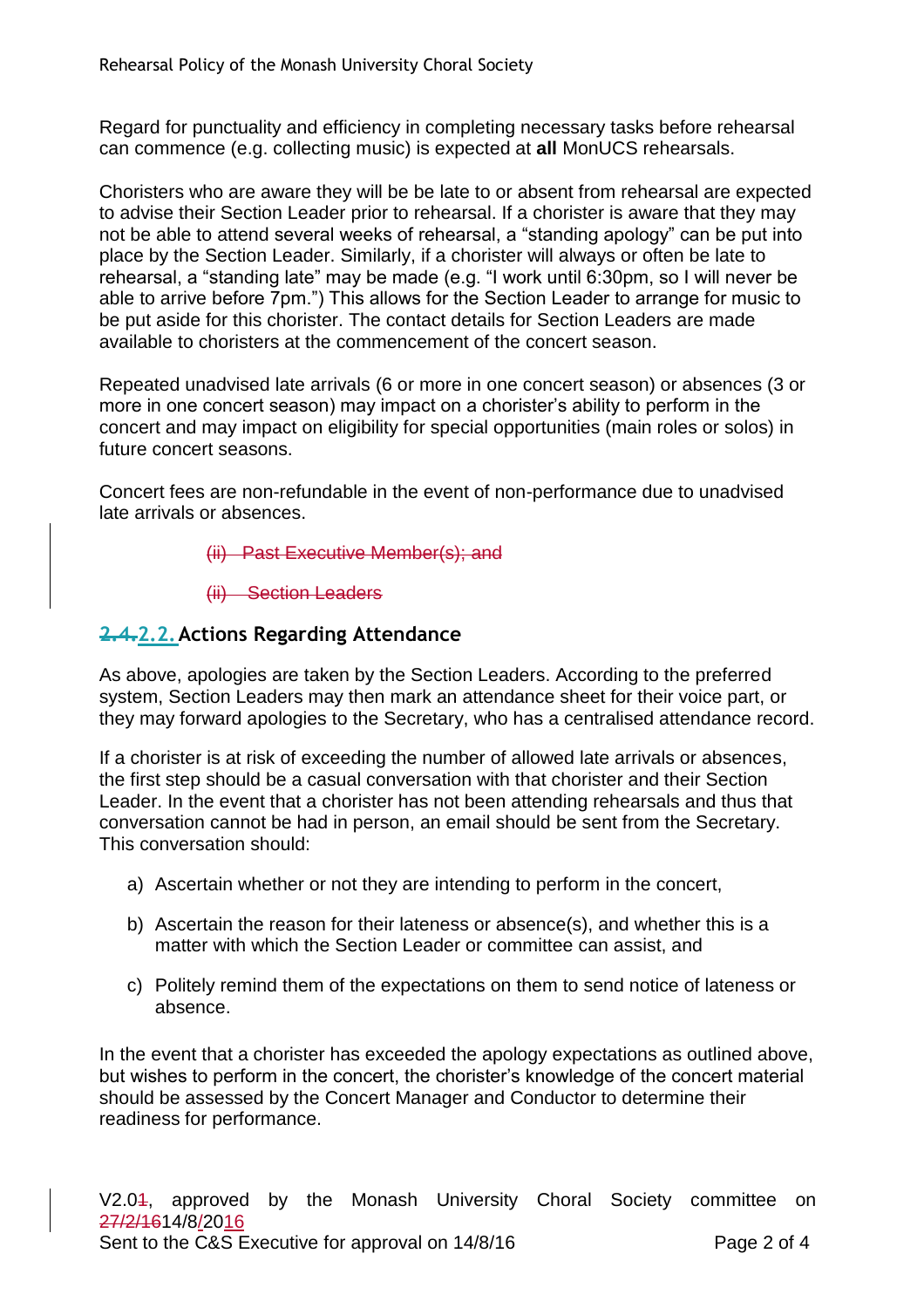If the Concert Manager and/or Conductor advises that the chorister is not ready to perform in the concert, an appeal may be lodged, either verbally at rehearsal or a committee meeting or via email to [committee@monucs.org.au.](mailto:committee@monucs.org.au) The committee will then review the case based on individual circumstances.

# **Part 3. Personal Conduct**

#### **3.1. Expectations**

Choristers and non-singing attendees are expected to conduct themselves in a manner that promotes a safe, friendly, and productive environment for all.

Unacceptable behaviour includes (but is not limited to):

- a) Talking between rehearsal items,
- b) Talking while the Conductor is talking,
- c) Talking while other voice parts are rehearsing, and
- d) Creating a disruption to rehearsal in any other way.

While it is understood that at times, a chorister may need to check something on their phone, this should be kept to a minimum and done discreetly. Choristers should not be using their phones while their part is singing. Phones should be switched to silent mode during rehearsal. If it is necessary to answer a call, this should be done outside the rehearsal space.

Non-singing attendees should ensure that conversations are held outside of the rehearsal space. However, they are welcome to sit at the back of the rehearsal space and listen, provided they are quiet and do not distract the rehearsing choristers.

# **3.2. Actions Regarding Personal Conduct**

If an attendee at a MonUCS rehearsal is in breach of this rehearsal policy, the first step should be that their Section Leader, a committee member, or the Conductor politely remind them of the relevant guideline, and ask them to refrain from the behaviour in question.

If the attendee continues with said behaviour, they may be asked to leave the rehearsal space and not be able to participate in the rest of rehearsal.

Please refer to the Harassment and Discrimination Policy if the attendee's behaviour is seen to fall into either category or has caused a grievance to be made.

# **Part 4. Concert Fees**

V2.04, approved by the Monash University Choral Society committee on 27/2/1614/8/2016 Sent to the C&S Executive for approval on 14/8/16 Page 3 of 4